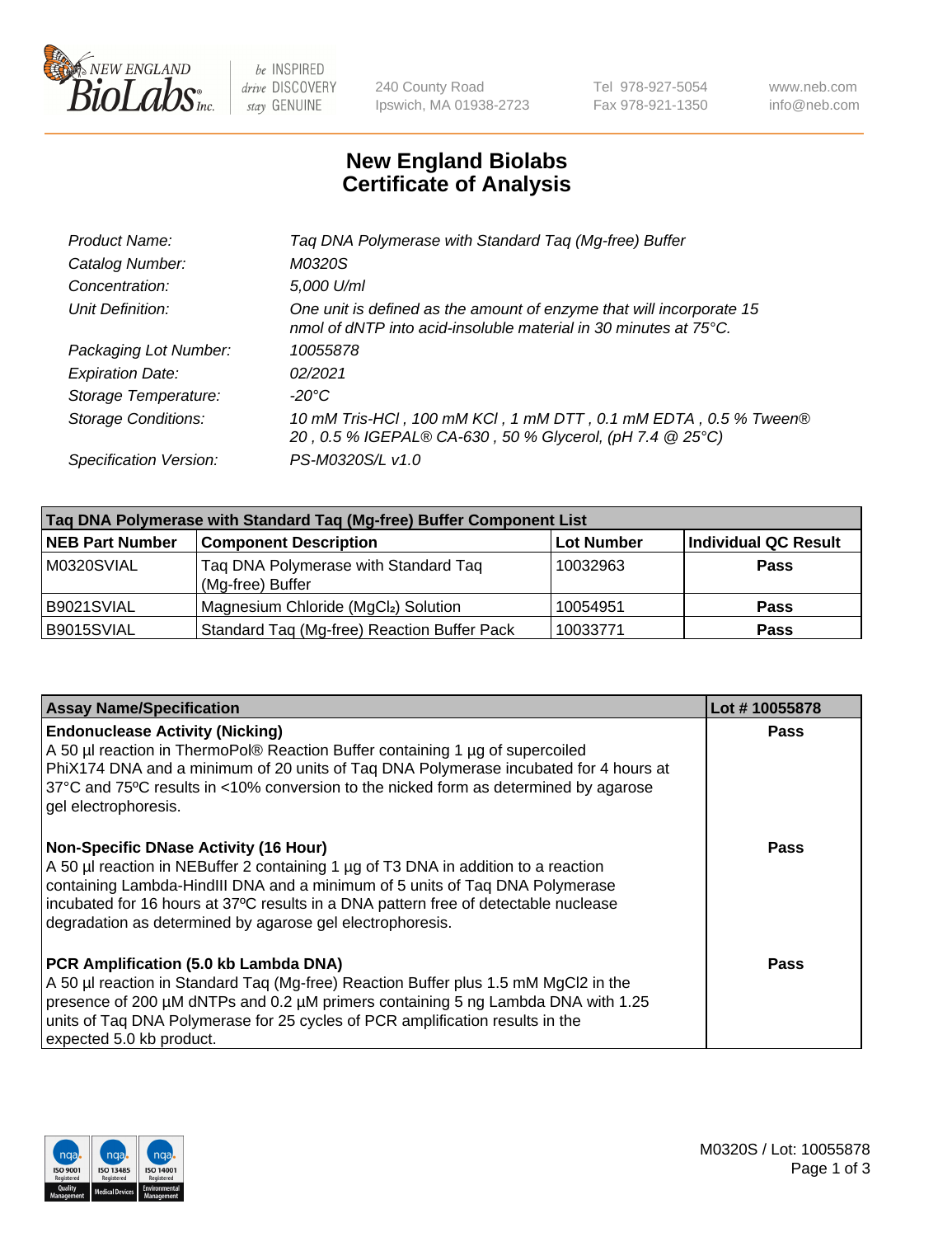

 $be$  INSPIRED drive DISCOVERY stay GENUINE

240 County Road Ipswich, MA 01938-2723 Tel 978-927-5054 Fax 978-921-1350 www.neb.com info@neb.com

| <b>Assay Name/Specification</b>                                                                                                                                                                                                                                                                                                                                                                               | Lot #10055878 |
|---------------------------------------------------------------------------------------------------------------------------------------------------------------------------------------------------------------------------------------------------------------------------------------------------------------------------------------------------------------------------------------------------------------|---------------|
| <b>Phosphatase Activity (pNPP)</b><br>A 200 µl reaction in 1M Diethanolamine, pH 9.8, 0.5 mM MgCl2 containing 2.5 mM<br>p-Nitrophenyl Phosphate (pNPP) and a minimum of 100 units Taq DNA Polymerase<br>incubated for 4 hours at 37°C yields <0.0001 unit of alkaline phosphatase activity<br>as determined by spectrophotometric analysis.                                                                   | Pass          |
| <b>Protein Purity Assay (SDS-PAGE)</b><br>Taq DNA Polymerase is ≥ 99% pure as determined by SDS-PAGE analysis using Coomassie<br>Blue detection.                                                                                                                                                                                                                                                              | Pass          |
| qPCR DNA Contamination (E. coli Genomic)<br>A minimum of 5 units of Taq DNA Polymerase is screened for the presence of E. coli<br>genomic DNA using SYBR® Green qPCR with primers specific for the E. coli 16S rRNA<br>locus. Results are quantified using a standard curve generated from purified E. coli<br>genomic DNA. The measured level of E. coli genomic DNA contamination is ≤ 1 E. coli<br>genome. | Pass          |
| <b>RNase Activity (Extended Digestion)</b><br>A 10 µl reaction in NEBuffer 4 containing 40 ng of a 300 base single-stranded RNA<br>and a minimum of 1 µl of Taq DNA Polymerase is incubated at 37°C. After incubation<br>for 16 hours, >90% of the substrate RNA remains intact as determined by gel<br>electrophoresis using fluorescent detection.                                                          | Pass          |
| <b>Single Stranded DNase Activity (FAM-Labeled Oligo)</b><br>A 50 µl reaction in ThermoPol® Reaction Buffer containing a 10 nM solution of a<br>fluorescent internal labeled oligonucleotide and a minimum of 25 units of Taq DNA<br>Polymerase incubated for 30 minutes at 37°C and 75°C yields <10% degradation as<br>determined by capillary electrophoresis.                                              | Pass          |

This product has been tested and shown to be in compliance with all specifications.